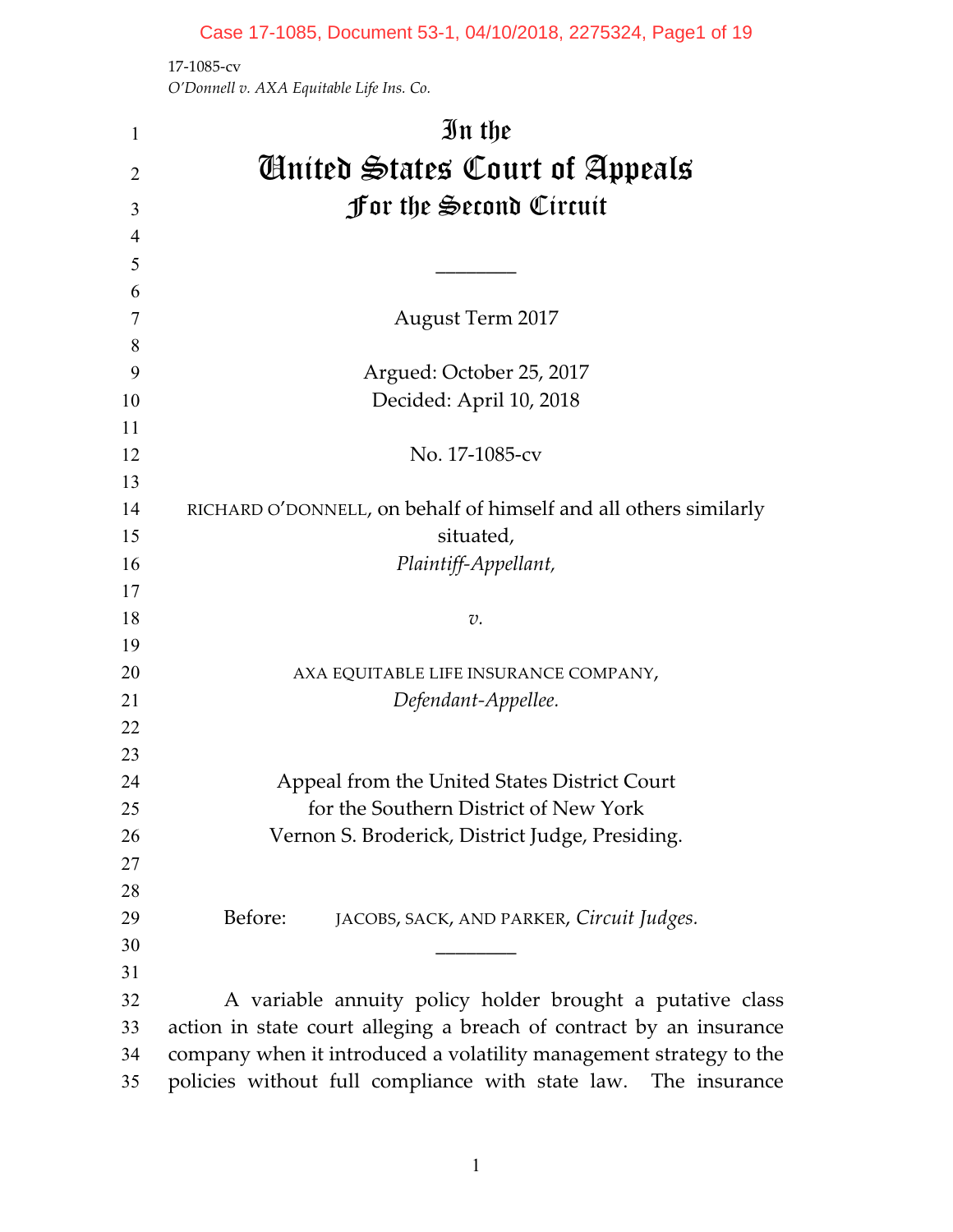## Case 17-1085, Document 53-1, 04/10/2018, 2275324, Page2 of 19

 company, citing an alleged misrepresentation to a state regulator, removed the case to federal court where it sought dismissal. The United States District Court for the Southern District of New York, (Broderick, *J.*), granted dismissal, concluding that the Securities Litigation Uniform Standards Act (SLUSA) precluded the suit. The variable annuity holder appeals. We conclude that a holder's passive retention of a security following a misrepresentation of which the holder is unaware lacks the "in connection with" requirement for SLUSA preclusion. Accordingly, we **REVERSE** the judgment of the District Court and **REMAND** with instructions to remand the case to Connecticut state court.  $\qquad \qquad \qquad$  14 JOEL C. FEFFER AND DANIELLA QUITT, Harwood Feffer LLP, New York, NY, for Plaintiff- Appellant. JAY B. KASNER AND KURT WM. HEMR, Skadden, 19 Arps, Slate, Meagher & Flom LLP, New York, NY, **for Defendant-Appellee.** 

BARRINGTON D. PARKER, *Circuit Judge*:

| 24 | The Securities Litigation Uniform Standards Act of 1998               |
|----|-----------------------------------------------------------------------|
| 25 | ("SLUSA") precludes plaintiffs from bringing certain class actions in |
| 26 | state court that allege fraud in connection with the purchase or sale |
|    | 27 of nationally traded securities. 15 U.S.C. § 78bb(f)(1). In this   |
| 28 | putative class action, plaintiff-appellant Richard T. O'Donnell sues  |
| 29 | on behalf of himself and other variable annuity holders as customers  |
| 30 | of defendant-appellee AXA Equitable Life Insurance Co. ("AXA").       |
| 31 | O'Donnell alleges that AXA implemented a volatility management        |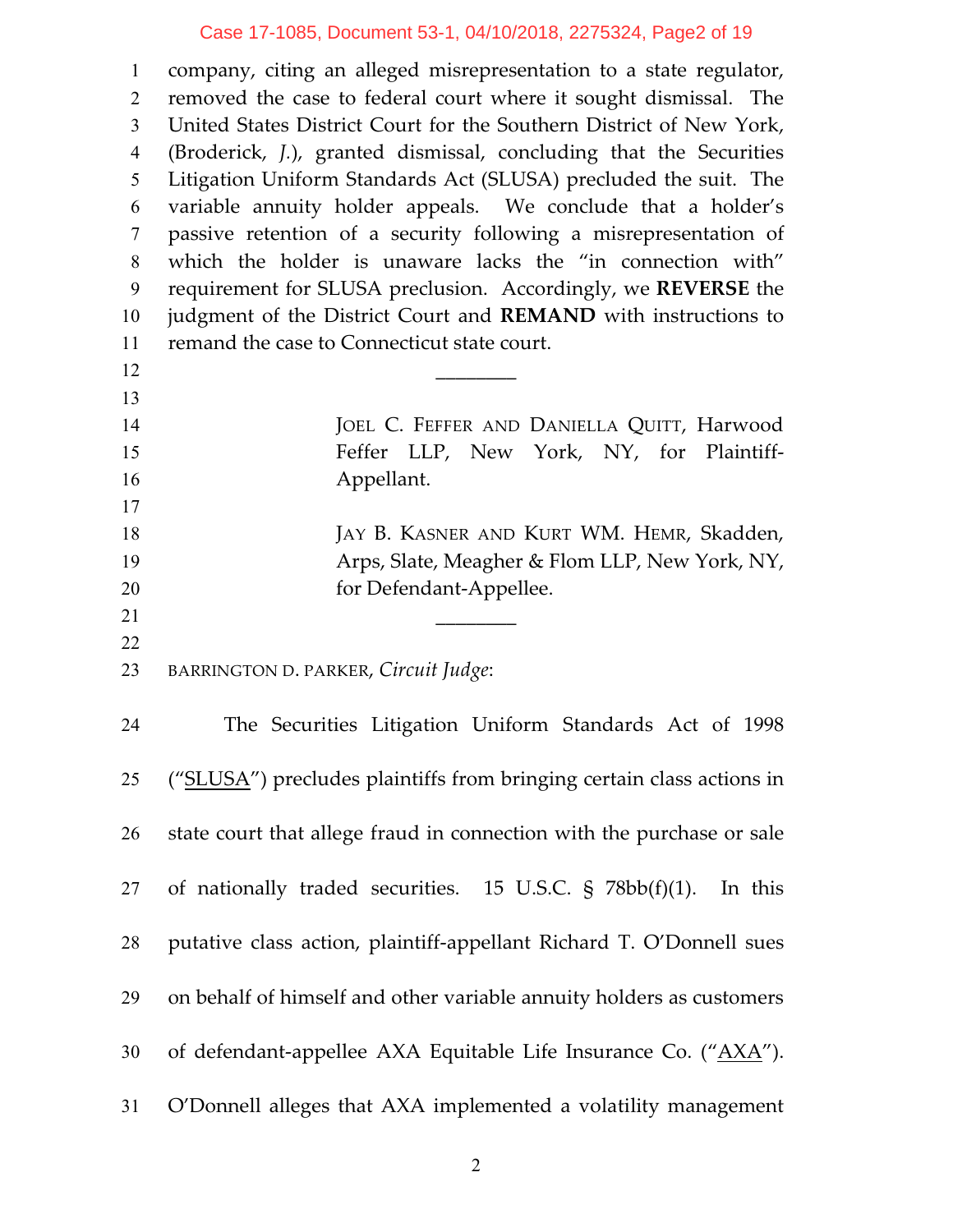#### Case 17-1085, Document 53-1, 04/10/2018, 2275324, Page3 of 19

 strategy for its variable annuity policies in breach of its contractual duties to him and the other variable annuity holders.

 If SLUSA is applicable, then O'Donnell would be barred from maintaining this class action in state court and the action would be removable to federal court where it must be dismissed. 15 U.S.C. § 78bb(f)(1). In seeking state regulatory approval for the implementation of the volatility management strategy, AXA was charged with misleading the New York State Department of Financial Services ("DFS"), and eventually reached a settlement with that department. On this ground, the Appellee removed this action to federal court, arguing—solely for the purpose of SLUSA removal and dismissal—that O'Donnell's breach of contract action depends on a misrepresentation (AXA's alleged misrepresentation to the New York state regulator). In this vein, AXA argues, the alleged misrepresentation was made in connection with the purchase or sale of a SLUSA-covered security, and, thus, SLUSA preclusion applies. The action was eventually transferred to the United States District Court for the Southern District of New York (Broderick, *J.*) which dismissed it. *See O'Donnell v. AXA Equitable Life Ins. Co.*, No. 15-CV-9488 (VSB), 2017 WL 1194479 (S.D.N.Y. Mar. 30, 2017).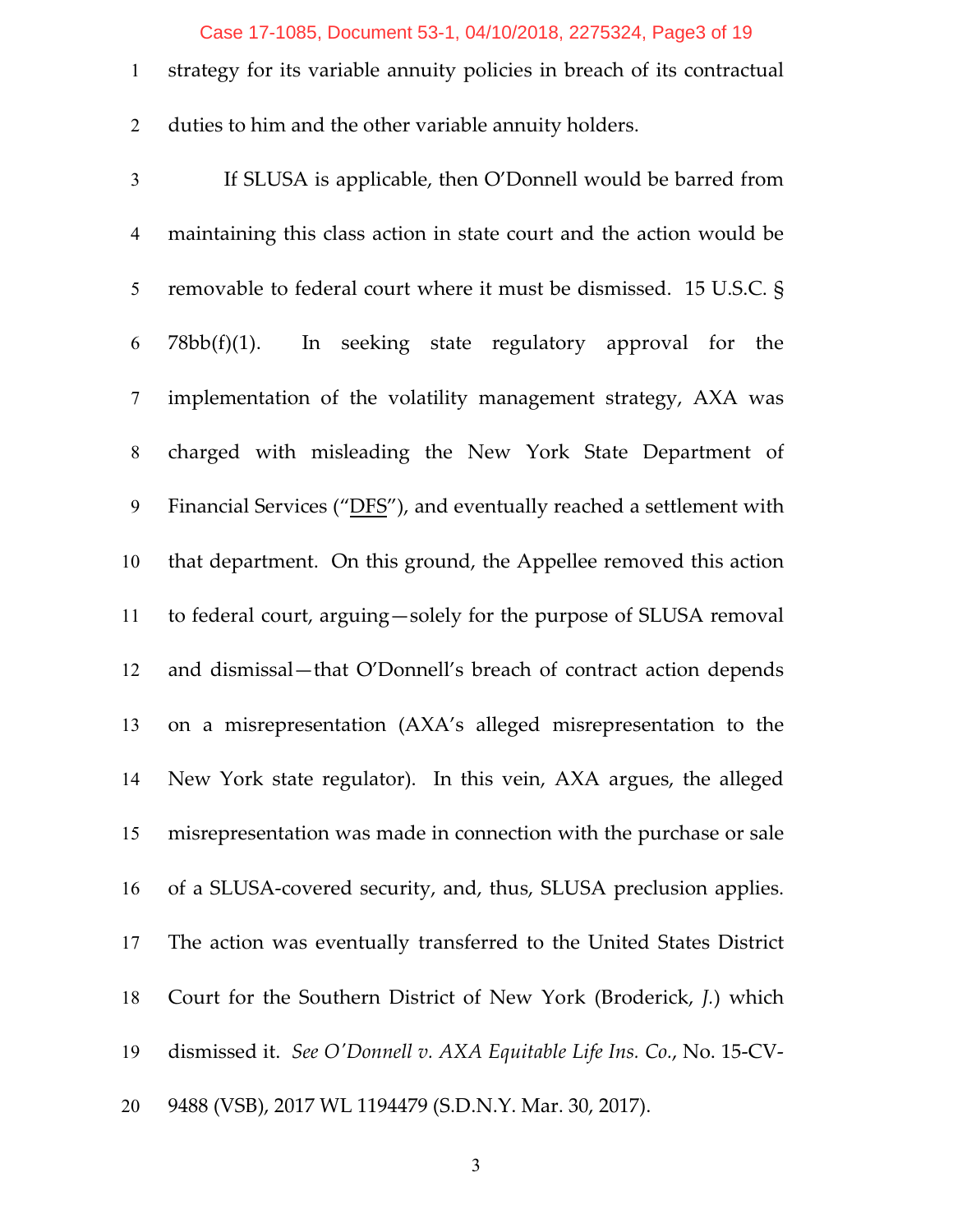#### Case 17-1085, Document 53-1, 04/10/2018, 2275324, Page4 of 19

 On this appeal, we are asked to determine whether a putative class action complaint is precluded by SLUSA where the alleged misrepresentation was made to a state regulator and unknown to the holders of the security. We conclude that a holder's passive retention of a security following a misrepresentation of which the holder is unaware fails the "in connection with" requirement for SLUSA preclusion. Accordingly, we reverse the judgment of the District Court and remand with instructions that this action be remanded to Connecticut state court. **I. BACKGROUND 1** In November 2008 O'Donnell purchased a variable deferred

 annuity policy from AXA. Briefly, a variable annuity contract is an insurance contract that has an investment component under which an individual makes a single payment (or a series of payments) to an insurer who in return agrees to make periodic payments to the individual beginning either immediately or at some future date. *See, e.g.*, *Lander v. Hartford Life & Annuity Ins. Co.*, 251 F.3d 101, 104 (2d Cir. 2001). Variable annuities are "'hybrid products,' possessing

The following facts are taken from the Appellant's complaint unless otherwise noted. "JA" refers to the parties' joint appendix.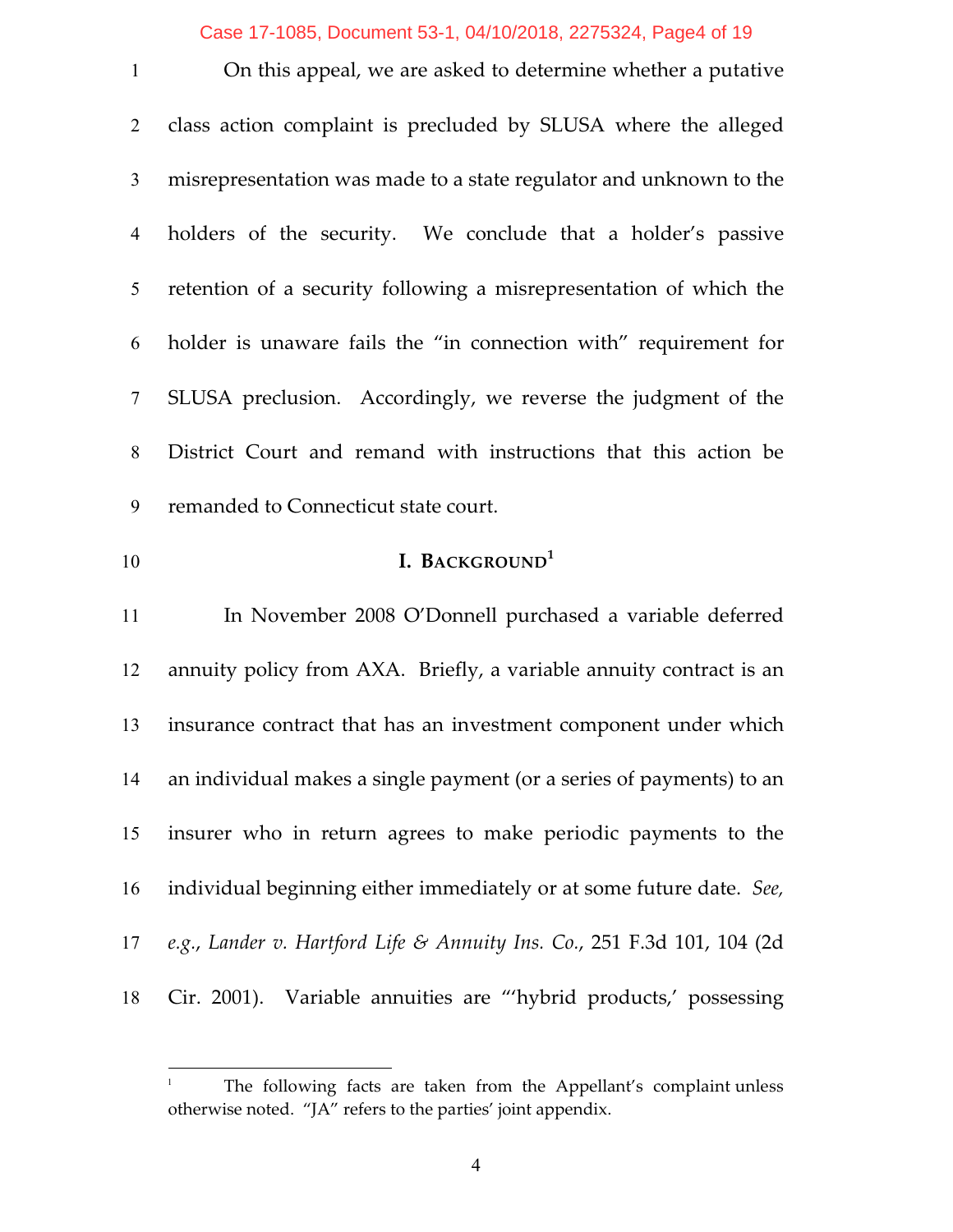#### Case 17-1085, Document 53-1, 04/10/2018, 2275324, Page5 of 19

| 1               | characteristics of both insurance products and investment                  |
|-----------------|----------------------------------------------------------------------------|
| $\overline{2}$  | securities." Id. at 105 (citation omitted). Unlike the beneficiary of a    |
| 3 <sup>1</sup>  | fixed annuity, the beneficiary of a variable annuity bears the             |
| $\overline{4}$  | investment risk of the underlying securities. Id. Moreover, because        |
| 5               | the level of benefits is not fixed, but will vary depending on the         |
| 6               | investment portfolio, many consumers use variable annuities as a           |
| $7\overline{ }$ | tool for accumulating greater retirement funds by exposing                 |
| 8               | themselves to greater market risk. Id. Variable annuities are sold         |
| 9               | primarily by insurance companies and must be offered through               |
| 10              | "separate accounts" that are registered with the Securities and            |
| 11              | Exchange Commission under the Investment Company Act of 1940. <sup>2</sup> |
| 12              | Id.                                                                        |
| 13              | The policy that O'Donnell purchased allowed him to allocate                |

 his premiums among various investment options with different risk- reward characteristics. Specifically, O'Donnell invested value in AXA's "Separate Account No. 49." JA 97. When O'Donnell

The Investment Act of 1940 defines a "separate account" as "an account established and maintained by an insurance company pursuant to the laws of any State or territory of the United States, or of Canada or any province thereof, under which income, gains and losses, whether or not realized, from assets allocated to such account, are, in accordance with the applicable contract, credited to or charged against such account without regard to other income, gains, or losses of the insurance company." 15 U.S.C. § 80a–2(37).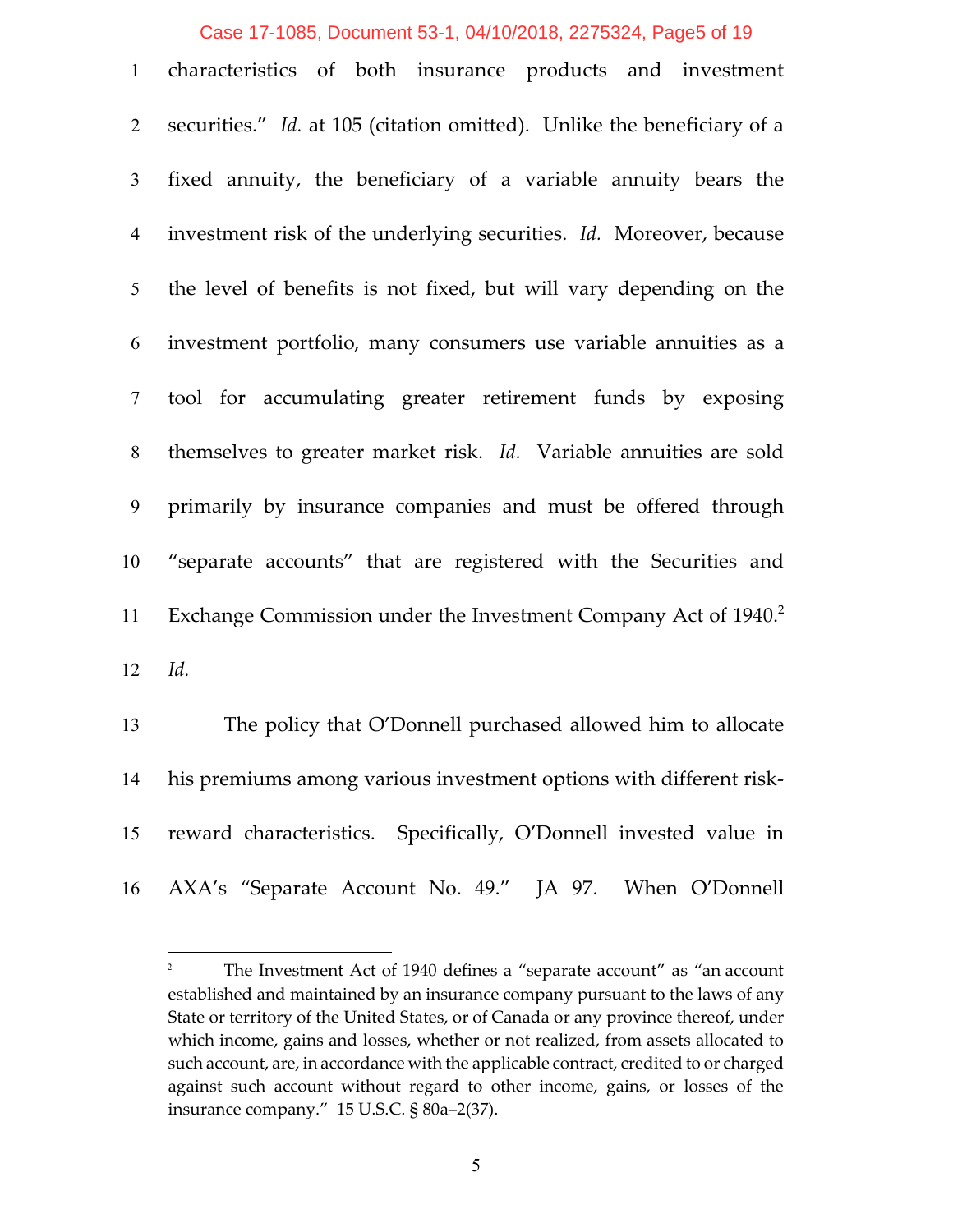### Case 17-1085, Document 53-1, 04/10/2018, 2275324, Page6 of 19

 purchased his variable annuity, he agreed and acknowledged that if he chose to invest his account value in Separate Account No. 49—rather than electing to receive interest at a rate declared by AXA—he would incur investment risk and investment results would not be guaranteed by AXA. *Id.* 419. However, O'Donnell's policy allowed him to purchase for an additional premium a guarantee that certain benefits would increase by a minimum percentage each year. This guarantee, combined with policy reset provisions, effectively reduced the volatility risks to which he otherwise would have been exposed.

 O'Donnell's policy provided that AXA may invest the assets in the separate account in its discretion, as "permitted by applicable law." JA 110. Also "subject to compliance with applicable law," the policy permitted AXA to make certain material changes to the accounts. *Id.* 113. For any changes that AXA planned to make to its separate accounts, New York Insurance Law Section 4240(e) required AXA to file with the DFS a request to amend and restate its plans of operation. *Id.* Finally, the policy provided that "[i]f the exercise of these rights results in a material change in the underlying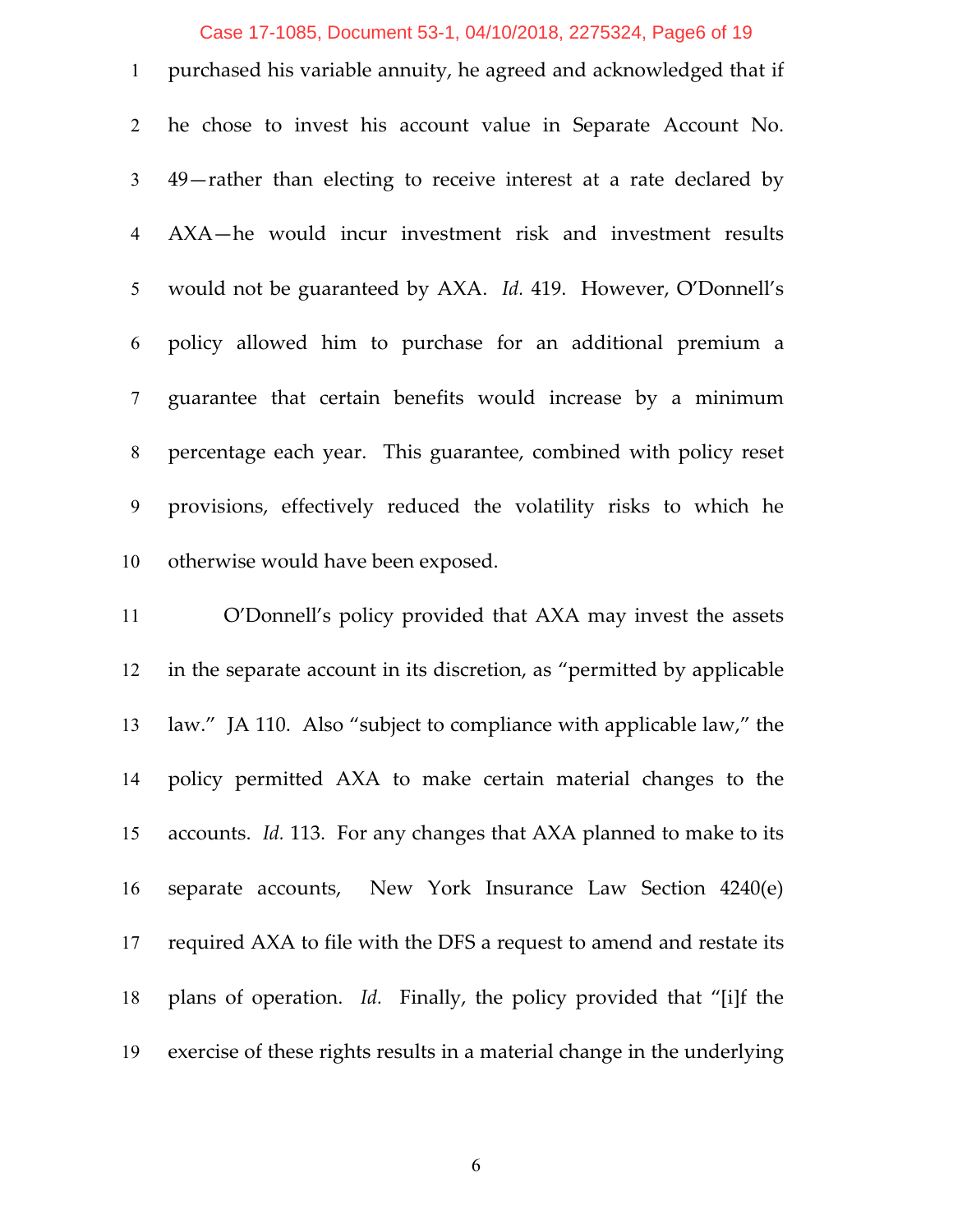#### Case 17-1085, Document 53-1, 04/10/2018, 2275324, Page7 of 19

| 1 investment of a Separate Account," AXA was required to notify |  |  |  |  |
|-----------------------------------------------------------------|--|--|--|--|

policyholders that it had done so (as required by law). *Id.*

 In 2009 AXA introduced a volatility management strategy designed to tactically manage equity exposure to Standard & Poor's 500 companies based on the level of volatility in the market. *Zweiman v. AXA Equitable Life Ins. Co.*, 146 F. Supp. 3d 536, 542 (S.D.N.Y. 2015). This strategy, labeled the "AXA Tactical Manager Strategy," (the "ATM Strategy") reduced AXA's risks by using derivatives to hedge its own equity exposure to market volatility at the expense of the variable annuity policyholders who purchased their policies, in part, for the opportunity to benefit from market volatility. JA 40. The ATM Strategy is designed to smooth a fund's returns during periods of high market volatility. However, the application of the ATM Strategy may limit the gains that may otherwise accrue to a policyholder's account during periods of high volatility. *Id.*

 The New York insurance code requires AXA to file with the DFS plans of operation which describe the investment options for each of its separate accounts. *See* N.Y. Ins. Law § 4240(e). Prior to introducing the volatility-managed investment options into AXA's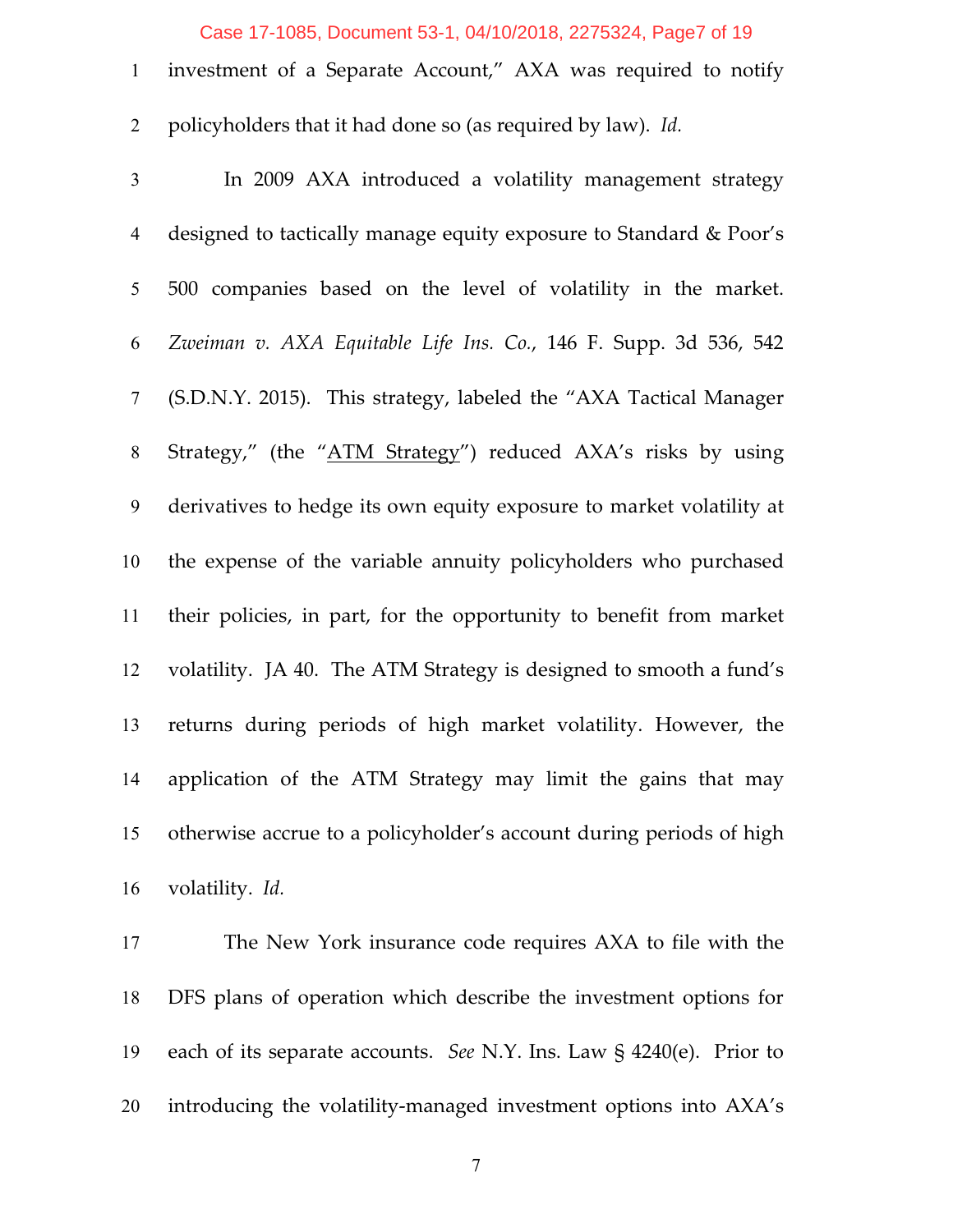## Case 17-1085, Document 53-1, 04/10/2018, 2275324, Page8 of 19

| $\mathbf{1}$   | separate accounts, AXA filed amended plans of operation. The DFS          |
|----------------|---------------------------------------------------------------------------|
| $\overline{2}$ | subsequently approved the filings, but, as explained below, later         |
| $\mathfrak{Z}$ | criticized AXA for misleading it as to the scope and potential effects    |
| $\overline{4}$ | of the strategy. JA 40. AXA also made filings with the SEC before         |
| 5              | introducing the ATM Strategy. As with many other securities               |
| 6              | offerings, the investment options in AXA's separate accounts are          |
| $\tau$         | offered pursuant to prospectuses filed with the SEC and provided to       |
| 8              | annuity holders. See, e.g., Wilson v. Merrill Lynch & Co., Inc., 671 F.3d |
| 9              | 120 (2d Cir. 2011). A May 2009 prospectus informed annuity holders        |
| 10             | about the introduction of the volatility management strategy into         |
| 11             | certain portfolios in which O'Donnell had invested.<br>JA 447-49.         |
| 12             | Moreover, an August 2009 prospectus supplement, applicable to             |
| 13             | O'Donnell's investments, indicated that the ATM Strategy would be         |
| 14             | "[e]ffective on or about September 1, 2009" Id. 455.                      |

## **A. Consent Order**

 In 2011, the DFS began investigating AXA's implementation of the ATM Strategy and, specifically, whether AXA had properly disclosed to the DFS the scope of the changes. *Id.* 38. Following its investigation, the DFS concluded that AXA failed to adequately inform it that it was implementing its ATM Strategy "in a manner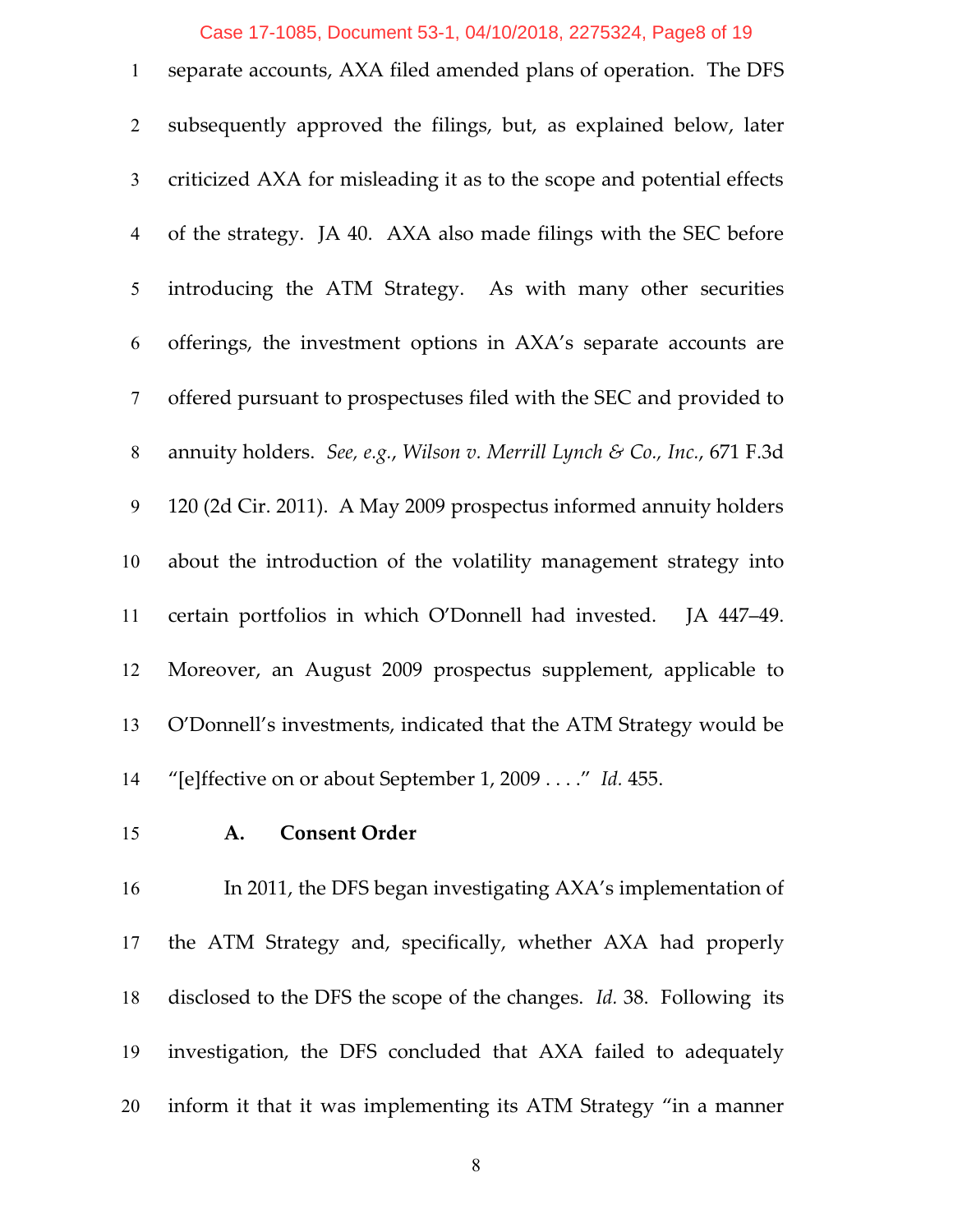# Case 17-1085, Document 53-1, 04/10/2018, 2275324, Page9 of 19

| $\mathbf{1}$   | that substantially changed its variable annuity products." Id. In      |
|----------------|------------------------------------------------------------------------|
| $\overline{2}$ | March 2014, AXA settled with the DFS. Id. It entered into a Consent    |
| $\mathfrak{Z}$ | Order in which, among other things, the DFS found that AXA             |
| $\overline{4}$ | violated New York Insurance Law section 4240(e) by filing the plans    |
| 5              | of operation without "adequately informing and explaining to the       |
| 6              | Department the significance of the changes to the insurance            |
| $\tau$         | product." Id. 42. The DFS also found that the implementation of the    |
| 8              | ATM Strategy "effectively changed the nature of the product that       |
| 9              | the policyholders purchased, yet AXA did not explain in its filings to |
| 10             | the Department that it was making such changes to its variable         |
| 11             | annuity products." Id. 41. The DFS further found that "[t]he           |
| 12             | absence of detail and discussion in the filings regarding the          |
| 13             | significance of the implementation of the ATM Strategy had the         |
| 14             | effect of misleading the Department regarding the scope and            |
| 15             | potential effects of the ATM Strategy" Id. The DFS noted that it       |
| 16             | approved the filings because it was led to believe the changes were    |
| 17             | simply routine additions of funds. Id. The DFS concluded that had      |
| 18             | it been aware of the changes, "it may have required that the existing  |
| 19             | policyholders affirmatively opt in to the ATM Strategy." Id.           |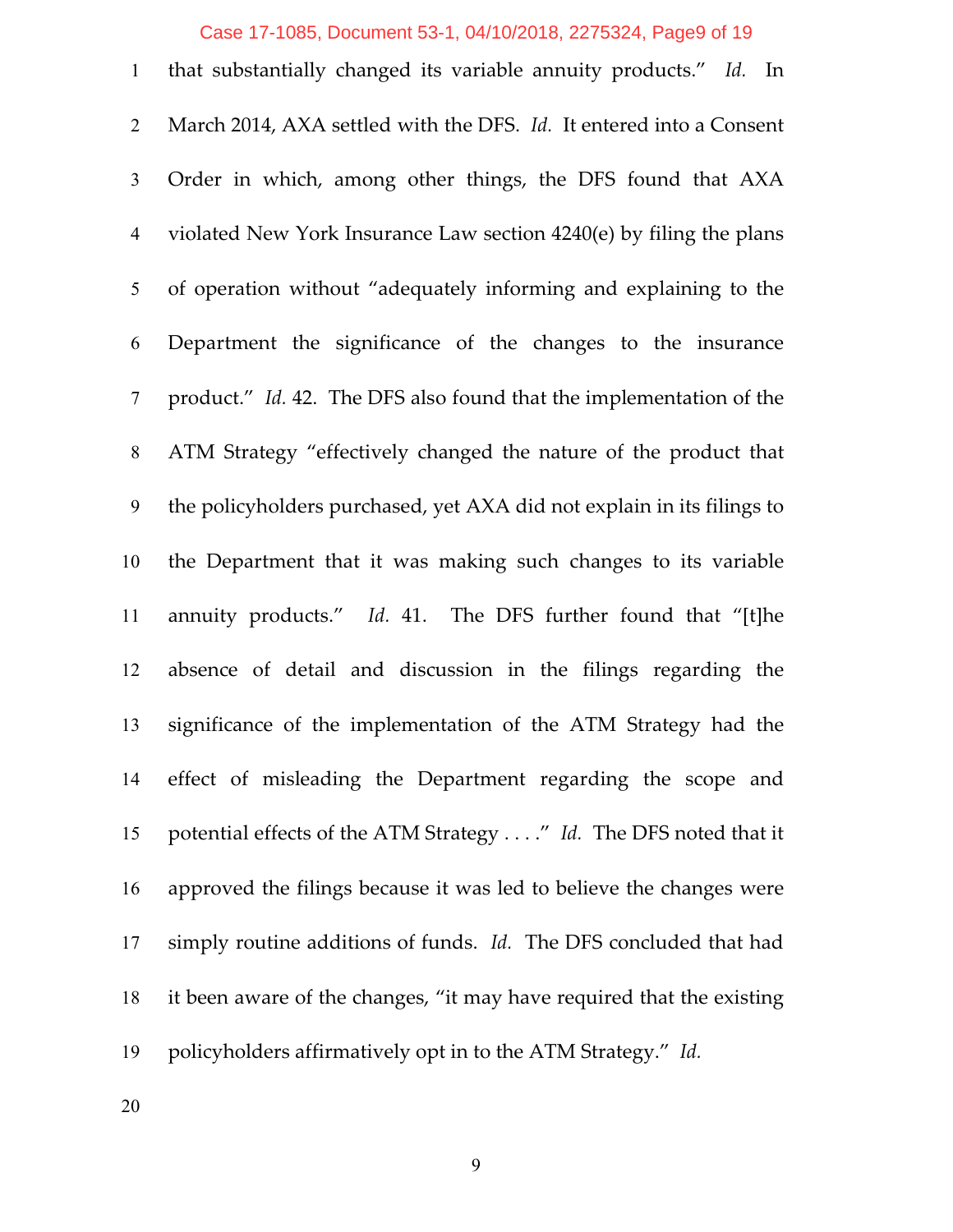## **B. Proceedings Below**

 After the entry of the Consent Order, many plaintiffs, including O'Donnell, brought putative class action suits. O'Donnell initiated this action in Connecticut state court. *O'Donnell*, 2017 WL 1194479, at \*2. He alleged a breach of contract claim premised on AXA's alleged failure to comply with the terms of the policies that AXA had sold to O'Donnell and other members of the putative class. Specifically, O'Donnell alleged that, in violation of Section 4240, AXA breached the terms of the policy when it implemented the ATM Strategy without obtaining prior approval. O'Donnell purported to sue on behalf of himself and all other similarly situated variable annuity policyholders who allocated funds into separate accounts which implemented the ATM Strategy.

 Citing, among other things, the alleged misrepresentations to the DFS, AXA removed the action to federal court (the District of Connecticut), where it successfully moved, over O'Donnell's objections, to transfer the case to the Southern District of New York. There, O'Donnell moved to remand the action to state court and AXA cross-moved to dismiss the complaint as precluded by SLUSA.

*Id.*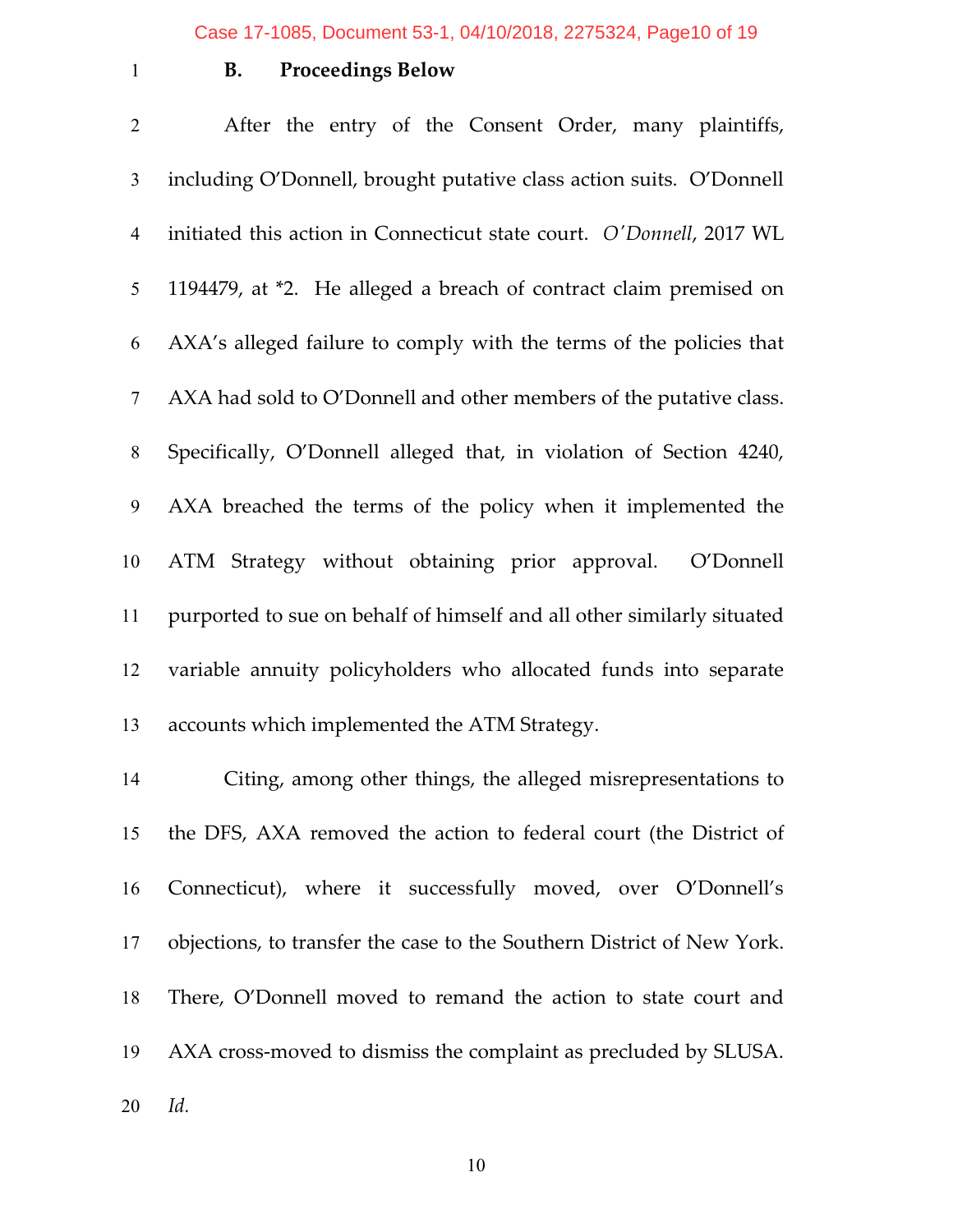Case 17-1085, Document 53-1, 04/10/2018, 2275324, Page11 of 19

 The District Court held that the putative class action complaint was precluded by SLUSA and dismissed the action. In doing so, the District Court construed the contract claim as being essentially the same as the claim that it disposed of in a similar action, *Zweiman v. AXA Equitable Life Ins. Co.*, 146 F. Supp. 3d 536 (S.D.N.Y. 2015). In the *Zweiman* action, as here, the plaintiff premised a breach of contract claim on the assertion that AXA breached by implementing a material change to the variable annuity policy without obtaining prior approval from state regulators. *O'Donnell*, 2017 WL 1194479, at \*2. In both actions, despite the plaintiffs' framing, the District Court interpreted the complaints as alleging a "misrepresentation or omission" on the part of AXA in connection with a decision to hold securities and concluded that SLUSA applied. *Id.* at \*2–3. This appeal followed. **II. STANDARD OF REVIEW**

 We review a district court's grant of a Rule 12(b)(6) motion to dismiss *de novo*, accepting all factual claims in the complaint as true and drawing all reasonable inferences in the plaintiff's favor. *In re Kingate Mgmt. Ltd. Litig.*, 784 F.3d 128, 135 n.11 (2d Cir. 2015). To survive a motion to dismiss, a complaint must contain sufficient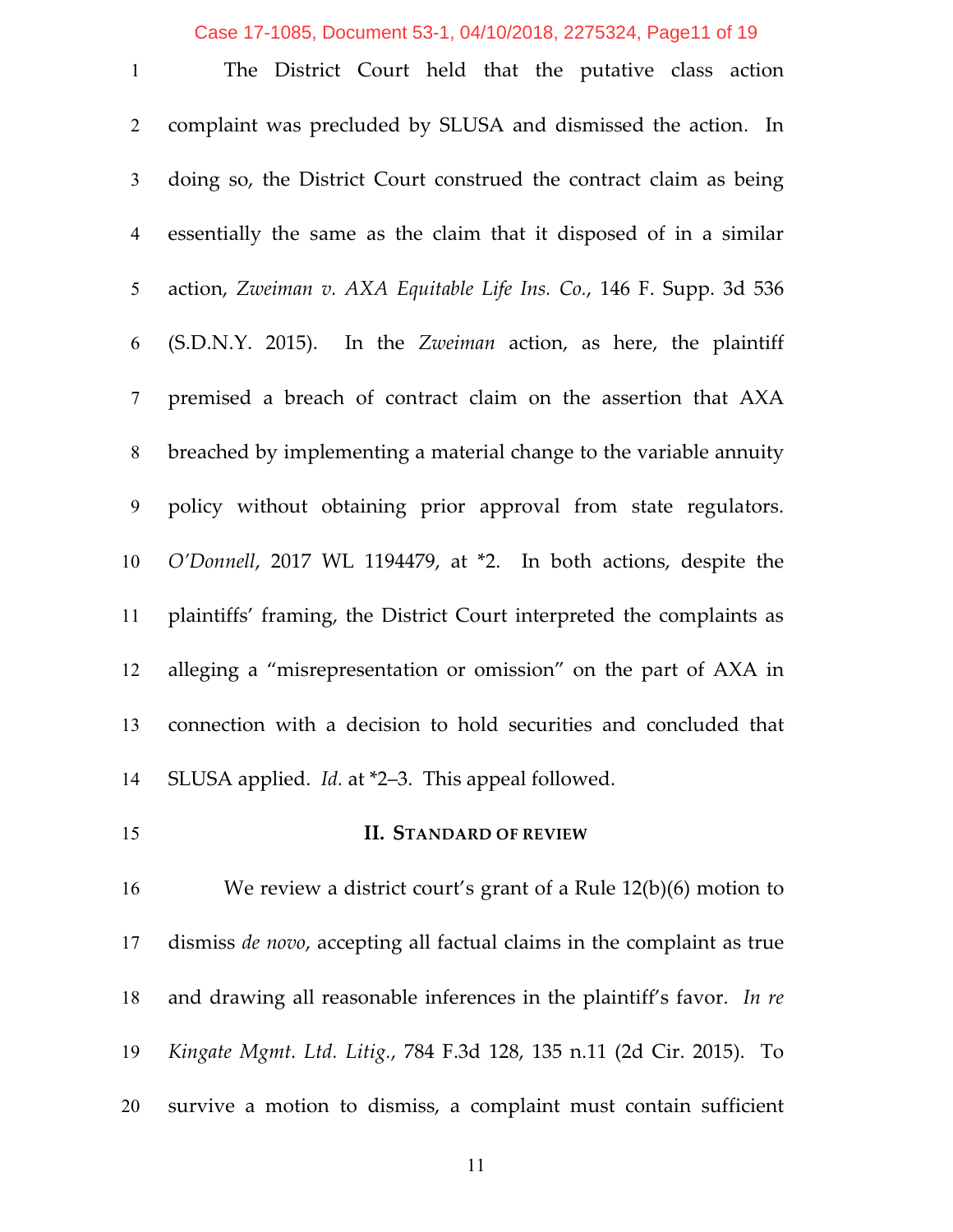Case 17-1085, Document 53-1, 04/10/2018, 2275324, Page12 of 19

| 1 factual matter, accepted as true, to state a claim to relief that is    |
|---------------------------------------------------------------------------|
| 2 plausible on its face. Id. (citing Ashcroft v. Iqbal, 556 U.S. 662, 678 |
| 3 $(2009)$ ).                                                             |

| $\overline{4}$ | We review a district court's denial of a motion to remand de             |
|----------------|--------------------------------------------------------------------------|
| 5              | novo. Cal. Pub. Emps.' Ret. Sys. v. WorldCom, Inc., 368 F.3d 86, 100 (2d |
| 6              | Cir. 2004). In reviewing a denial of a motion to remand, "the            |
| $\tau$         | defendant bears the burden of demonstrating the propriety of             |
| $8\,$          | removal." Id. (internal quotation marks and citation omitted)            |
| 9              | <b>III. DISCUSSION</b>                                                   |
| 10             | Under SLUSA, covered class actions that allege state law                 |
| 11             | securities fraud in connection with the purchase or sale of covered      |
| 12             | securities are removable to federal court where they there must be       |
| 13             | dismissed. Romano v. Kazacos, 609 F.3d 512, 517-18 (2d Cir. 2010); see   |
| 14             | also Cyan, Inc. v. Beaver Cnty. Emps. Ret. Fund, 138 S.Ct. 1061, 1067 (  |
| 15             | 2018). Specifically, a class action is properly removed to federal       |
| 16             | court and dismissed where the state action is:                           |
| 17             | (1) a "covered class action";                                            |
| 18             | (2) based on state statutory or common law;                              |

(3) concerning a covered security; and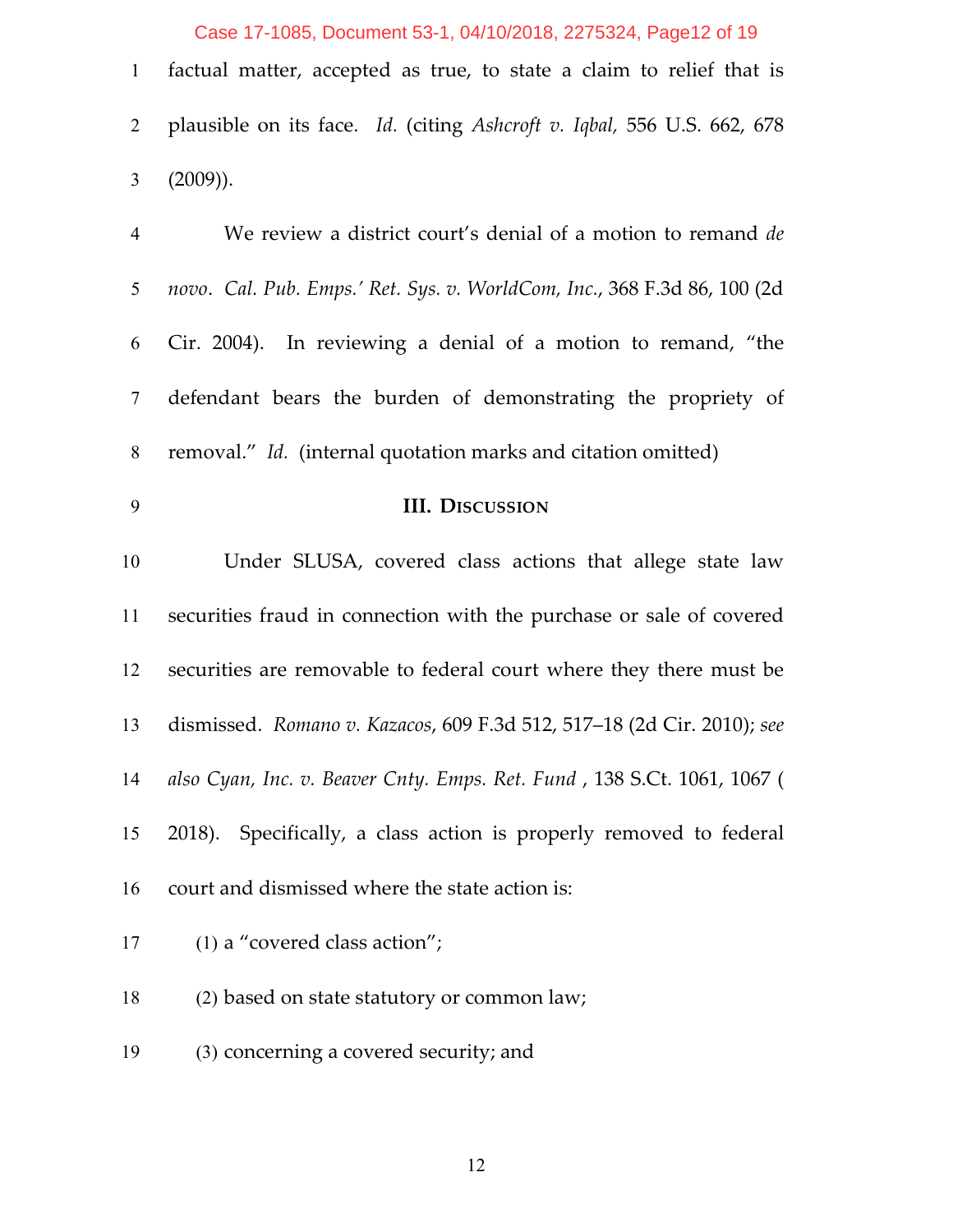Case 17-1085, Document 53-1, 04/10/2018, 2275324, Page13 of 19

- (4) alleging that defendants made a misrepresentation or
- omission of a material fact . . . in connection with the purchase or sale of that security.

 *See* 15 U.S.C. § 78bb(f). When determining whether SLUSA applies to a complaint, courts may apply the "artful pleading rule" and "look beyond the face of the . . . complaint[] to determine whether [it] allege[s] securities fraud in connection with the purchase or sale of covered securities." *Romano*, 609 F.3d at 519; *see also In re Kingate Mgmt. Ltd. Litig.*, 784 F.3d at 140 (observing that "plaintiffs should not be permitted to escape SLUSA by artfully characterizing a claim as dependent on a theory other than falsity when falsity nonetheless is essential to the claim").

 Here, there is no dispute that the complaint meets three of SLUSA's requirements: (1) the action is a "covered class action," (2) the action is based on state common law, and (3) the action involves a "covered security." Thus, the dispute before us involves the fourth requirement: whether the complaint alleges a misrepresentation or omission of material fact in connection with the purchase or sale of a security. This inquiry breaks down into two parts, both of which are required for preclusion under SLUSA: (i)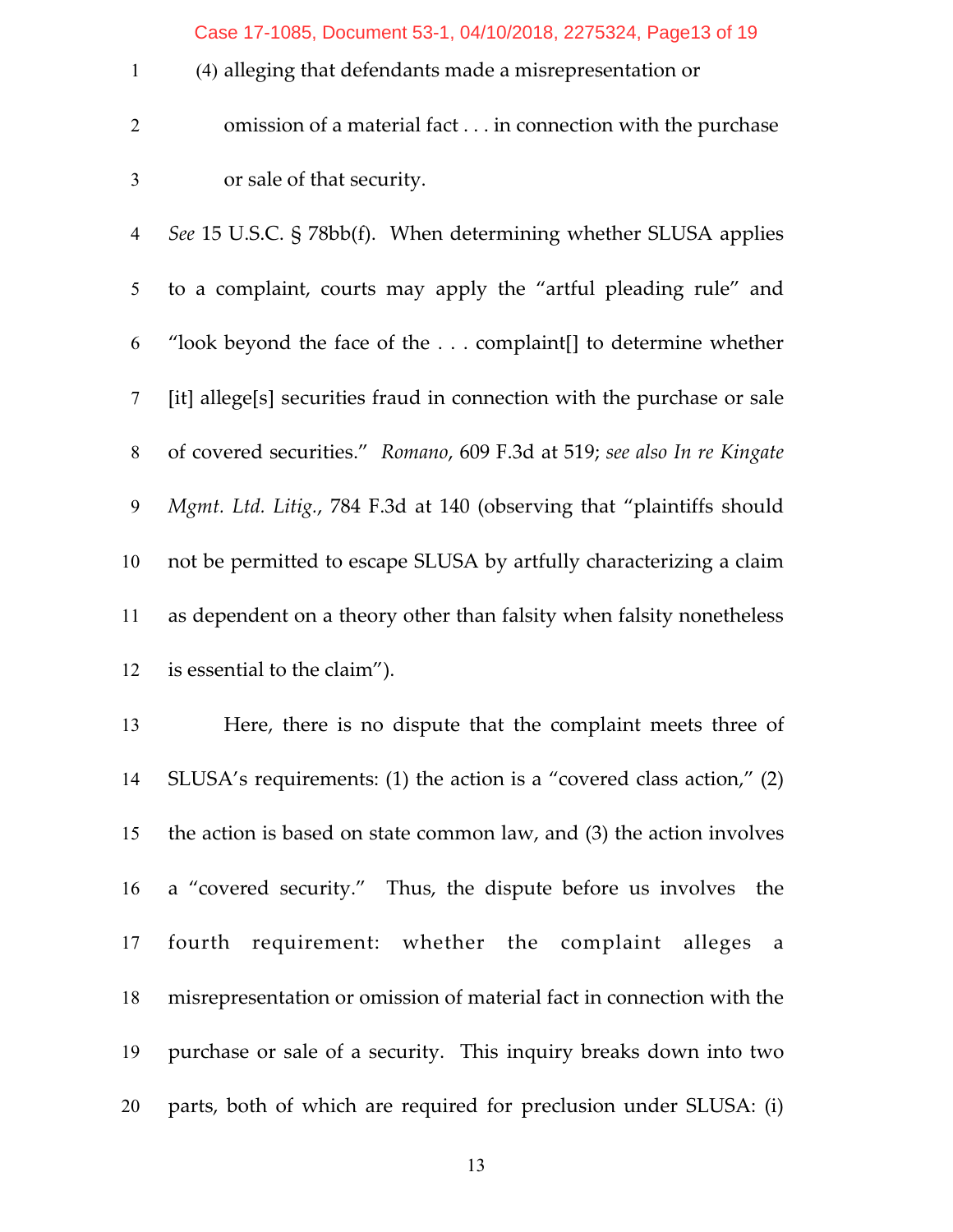#### Case 17-1085, Document 53-1, 04/10/2018, 2275324, Page14 of 19

| 1 whether the complaint alleges a misrepresentation or omission of a |
|----------------------------------------------------------------------|
| 2 material fact and (ii) if so, whether the misrepresentation or     |
| 3 omission was made in connection with the purchase or sale of a     |
| 4 SLUSA-covered security.                                            |

 We conclude that the alleged misrepresentation was not made in connection with the purchase or sale of a SLUSA-covered security. Because we conclude that part two of this inquiry was not met, we need not reach the first one.

## **A. In Connection With**

 The District Court considered the language "in connection with" the purchase or sale of covered securities in light of *Merrill Lynch, Pierce, Fenner & Smith Inc. v. Dabit*, 547 U.S. 71 (2006) and *Chadbourne & Parke LLP v. Troice*, 134 S.Ct. 1058 (2014). The District Court concluded that the fraud alleged must be material to the decision to buy, sell, or hold a covered security, and if so, any claim involving such a transaction is precluded by SLUSA. *O'Donnell*, 2017 WL 1194479, at \*2–3.

 We are in accord with this view. Moreover, we also agree with the District Court that *Dabit* and *Troice* provide that so-called "holder" claims—in which the victims were fraudulently induced to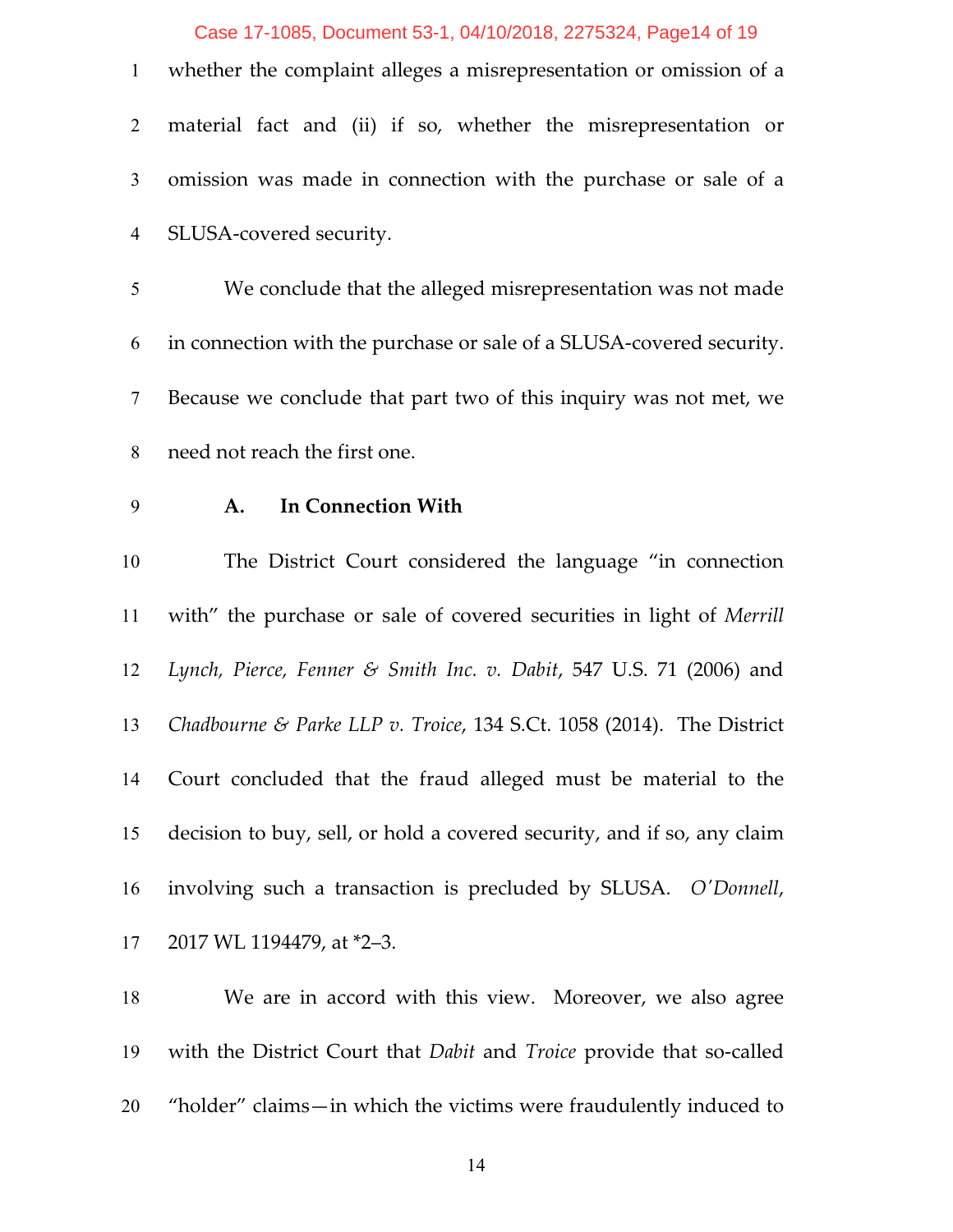#### Case 17-1085, Document 53-1, 04/10/2018, 2275324, Page15 of 19

 retain or delay selling securities—are also precluded under SLUSA. We note that in *Dabit*, however, the "holder" claim was express: the plaintiffs alleged that the defendant's "misrepresentations and manipulative tactics caused [the plaintiffs] to hold onto overvalued securities," long after they would have otherwise sold them. 547 U.S. at 75–76. The Supreme Court explained that it is enough that the fraud alleged 'coincide' with a securities transaction—whether by the plaintiff or by someone else. *Id.* at 85 (citing *United States v. O'Hagan*, 521 U.S. 642, 651 (1997)). In *Troice*, the Supreme Court further clarified SLUSA preclusion, noting that in *Dabit*, SLUSA precluded a suit in which the alleged fraud was "material to and coincided with third-party securities transactions, while also inducing the plaintiffs to hold their stocks long beyond the point when, had the truth been known, they would have sold." *Troice*, 134 S.Ct. at 1066–67 (internal quotation marks, alteration, and citation omitted) (noting prior case law which involved a plaintiff who "took, tried to take, or *maintained* an ownership position . . . induced by the fraud" (emphasis added)). In short, both *Dabit* and *Troice* indicate that an inducement to action or forbearance can satisfy the "in connection with" requirement. *See id.*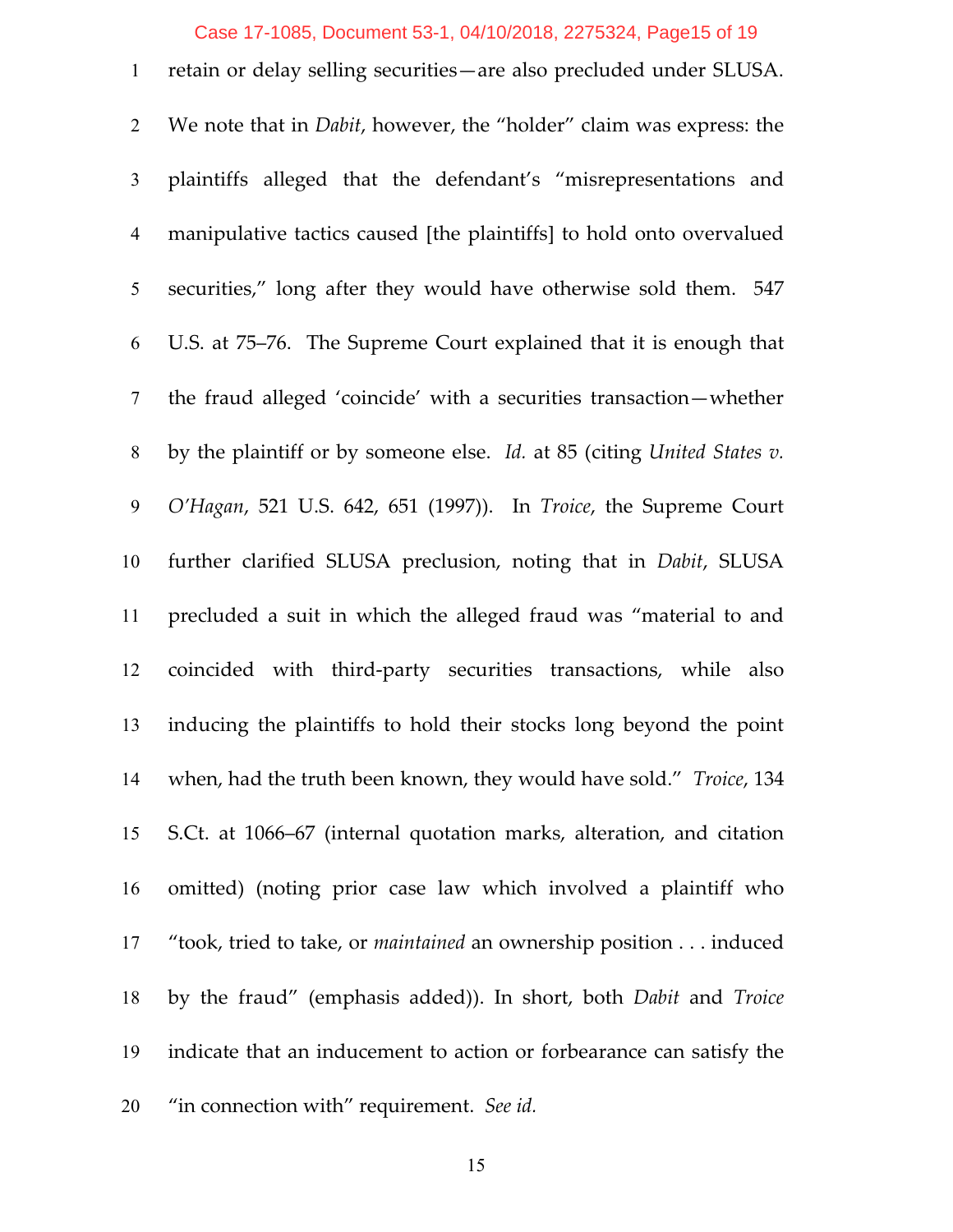## Case 17-1085, Document 53-1, 04/10/2018, 2275324, Page16 of 19

| $\mathbf{1}$   | Here, AXA invites us to conclude that O'Donnell has pled a             |
|----------------|------------------------------------------------------------------------|
| $\overline{2}$ | "holder" claim in a context where the alleged misrepresentation was    |
| 3              | made to a regulator and unknown to the holders of the securities.      |
| $\overline{4}$ | We decline this invitation. The complaint is bereft of any allegations |
| 5              | that an actual securities transaction ever occurred. Moreover, the     |
| 6              | complaint does not plausibly allege-nor support a reasonable           |
| $\tau$         | inference—that any decision to hold by O'Donnell was made that         |
| $8\,$          | was related in any way to any misstatements to the DFS. See Troice,    |
| 9              | 134 S.Ct. at 1066–67 (highlighting materiality requirement).           |
| 10             | AXA contends that O'Donnell alleges a breach of contract and           |
| 11             | an actionable misrepresentation by AXA when, in violation of New       |
| 12             | York law, in implementing the ATM strategy, it failed to properly      |
| 13             | explain the nature of the changes to the DFS. Key for SLUSA            |
| 14             | preclusion, however, the alleged misrepresentation here was by         |
| 15             | AXA to the DFS, but not by AXA to O'Donnell, or other putative         |
| 16             | class members. In fact, there is no allegation or indication that      |
| 17             | O'Donnell and the putative class members were ever aware of the        |
| 18             | misrepresentation that AXA made to the DFS.                            |
| 19             | Consequently, we see no link between the misrepresentation             |

(to a regulator) and the inaction of a securities holder following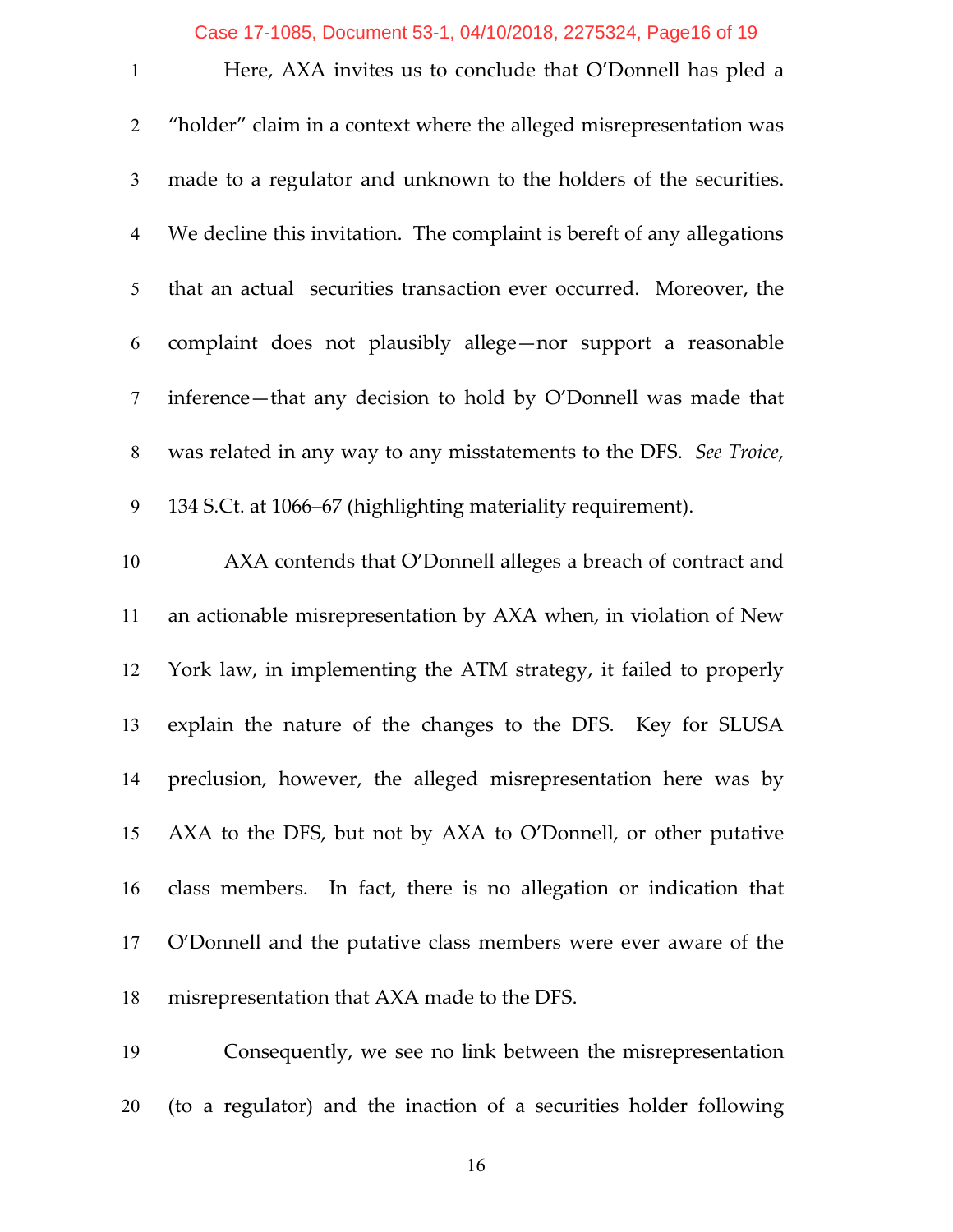#### Case 17-1085, Document 53-1, 04/10/2018, 2275324, Page17 of 19

 misrepresentations of which the holder was unaware. *Troice* brings this point home. There, the Supreme Court stated that "[a] fraudulent misrepresentation or omission is not made 'in connection with' such a 'purchase or sale of a covered security' unless it is material to a decision by one or more individuals (other than the fraudster) to buy or to sell a 'covered security." *Troice*, 134 S.Ct. at 1066. For these reasons we conclude that the misrepresentation could not have been made "in connection with" the purchase or sale of a covered security because the misrepresentation could not have been "material to a decision by one or more individuals . . . to buy or sell a covered security," for the simple reason that it was unknown to the them. *See id.* In other words, there is no plausible allegation in the complaint that any decision to hold a security occurred that was related in any way to AXA's disclosures to the DFS. *Cf. Shuster v. AXA Equitable Life Ins. Co.*, No. 14-8035 (RBK/JS), 2015 WL 4314378, at \*7 n.12 (D.N.J. July 14, 2015) (concluding no SLUSA preclusion where "none of the facts indicate that a decision to purchase, sell, or hold covered securities was incidental to AXA's conduct").

 We recognize that in *Dabit*, the Court stated that "it is enough that the alleged fraud 'coincide' with a securities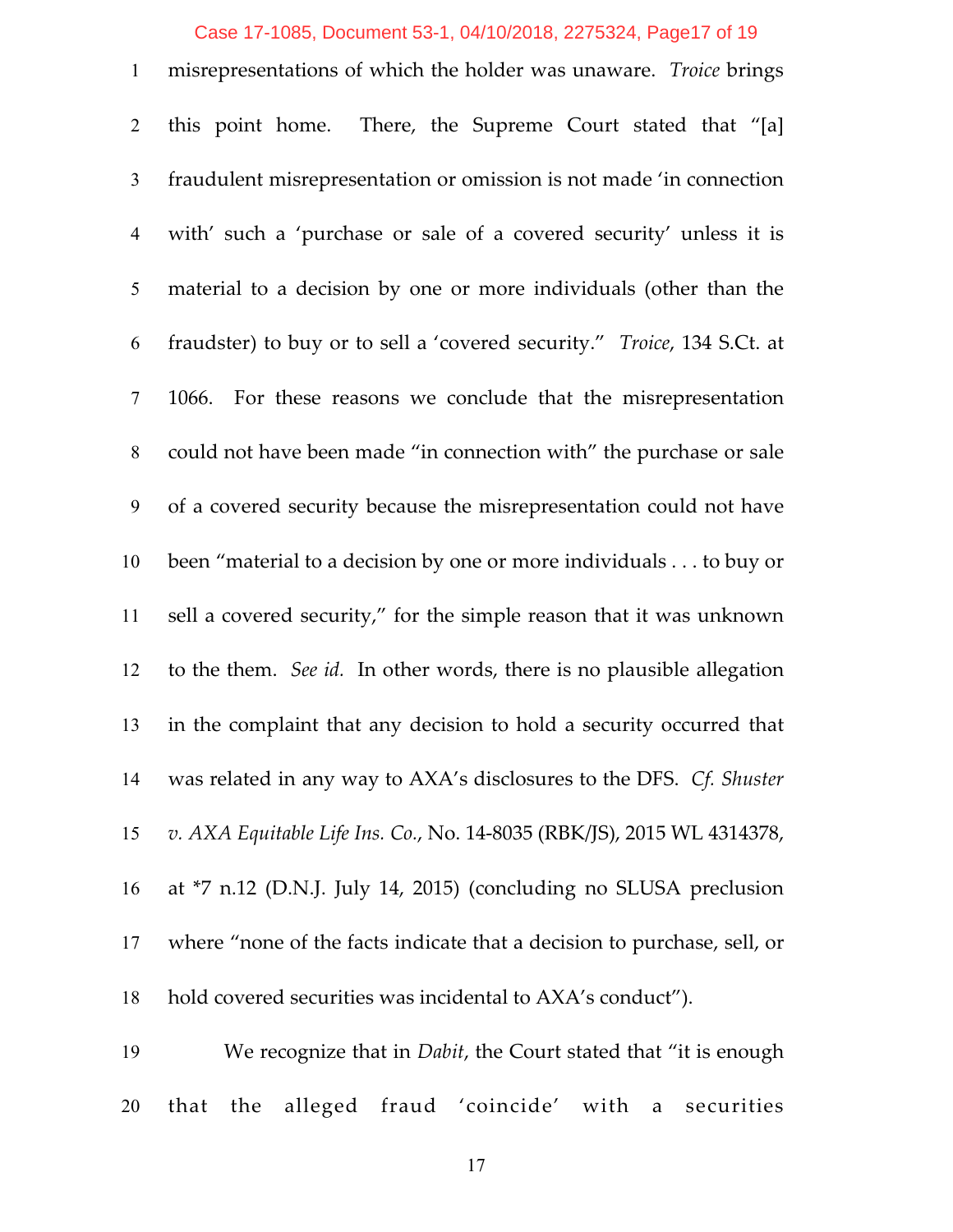# Case 17-1085, Document 53-1, 04/10/2018, 2275324, Page18 of 19

| $\mathbf{1}$   | transaction—whether by the plaintiff or by someone else." Dabit,           |
|----------------|----------------------------------------------------------------------------|
| $\overline{2}$ | 547 U.S. at 85 (observing that "[t]he requisite showing is                 |
| 3              | deception in connection with the purchase or sale of any security,         |
| $\overline{4}$ | not deception of an identifiable purchaser or seller." (internal quotation |
| 5              | marks and citation omitted) (emphasis added)). Moreover, under             |
| 6              | the artful pleading rule, as we explained in Romano, courts are to         |
| $\tau$         | look beyond the face of an "'artfully pled' complaint to determine         |
| 8              | whether [a] plaintiff has 'cloth[ed] a federal law claim in state garb'    |
| 9              | by pleading state law claims that actually arise under federal law."       |
| 10             | 609 F.3d at 518 (quoting Travelers Indem. Co. v. Sarkisian, 794 F.2d 754,  |
| 11             | 758 (2d Cir. 1986)); see also Rowinski v. Salomon Smith Barney Inc., 398   |
| 12             | F.3d 294, 304 (3d Cir. 2005) (directing inquiry into whether a             |
| 13             | "reasonable reading of the complaint evidences allegations of a            |
| 14             | misrepresentation or omission of a material fact in connection with        |
| 15             | the purchase or sale of a covered security" (internal quotation marks      |
| 16             | omitted)). However, here, we are satisfied, first, that a                  |
| 17             | misrepresentation to a regulator and the inaction of a securities          |
| 18             | holder following a misrepresentation of which the holder is unaware        |
| 19             | did not affect the holder's decisions with respect to holding or           |
| 20             | disposing of securities and, second, that the misrepresentation did        |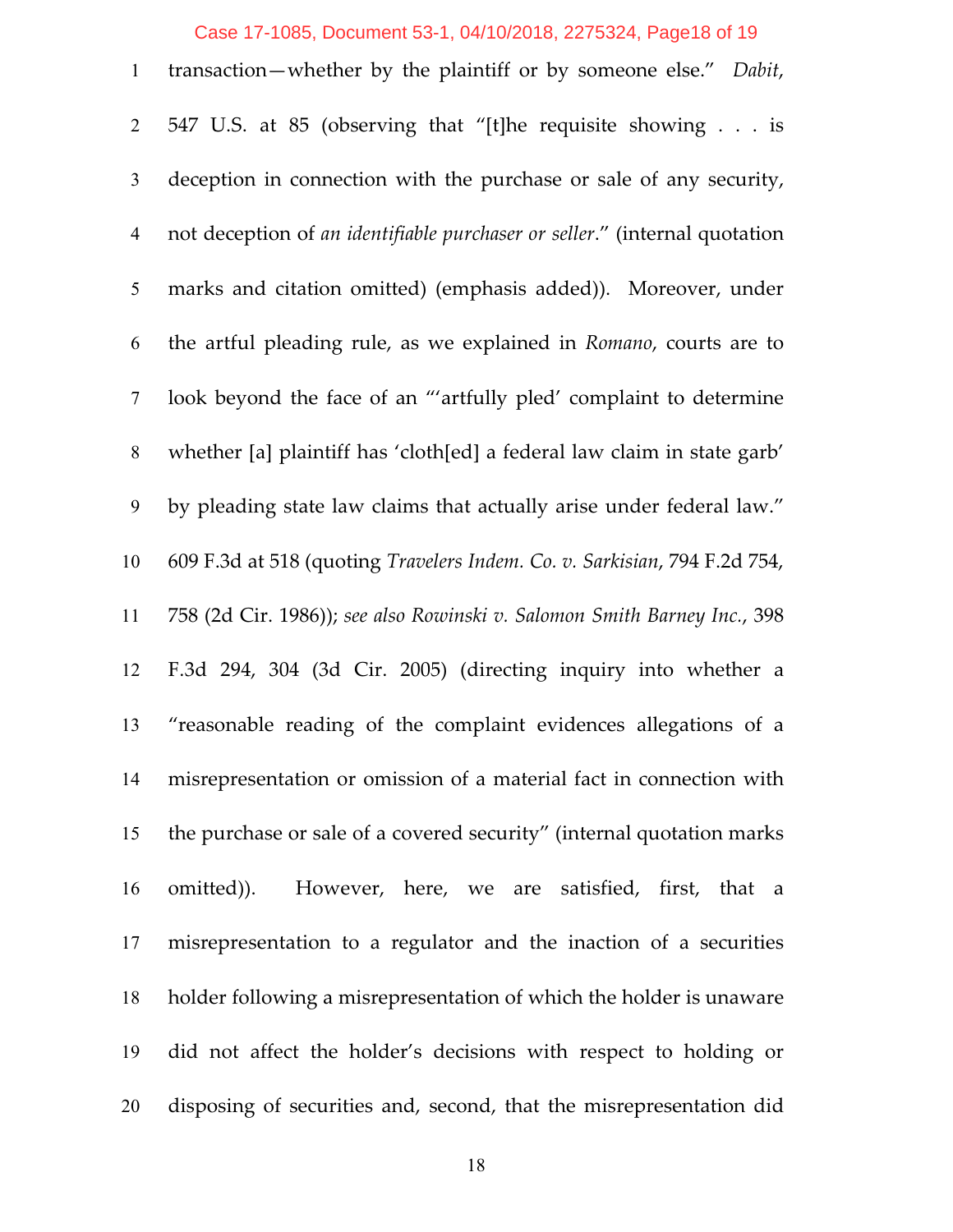## Case 17-1085, Document 53-1, 04/10/2018, 2275324, Page19 of 19

 not "coincide" with a securities transaction where none is alleged to have occurred or to have been forestalled, delayed or inhibited. A contrary decision would be a bridge too far even for the artful pleading rule.

 Finally, we note that the implementation of the ATM strategy was disclosed publicly in a May 2009 prospectus and in an August 2009 supplement. AXA's argument, however, turns on the failure to disclose changes to the DFS and not on these public disclosures. Here there is no allegation (or a reasonable inference) that, in these later disclosures, AXA misled O'Donnell or the market more generally or that the market was aware of AXA's misrepresentation to the DFS.

**IV. CONCLUSION** 

 For the forgoing reasons, we **REVERSE** the judgment of the District Court and **REMAND** with instructions to remand the case to Connecticut state court.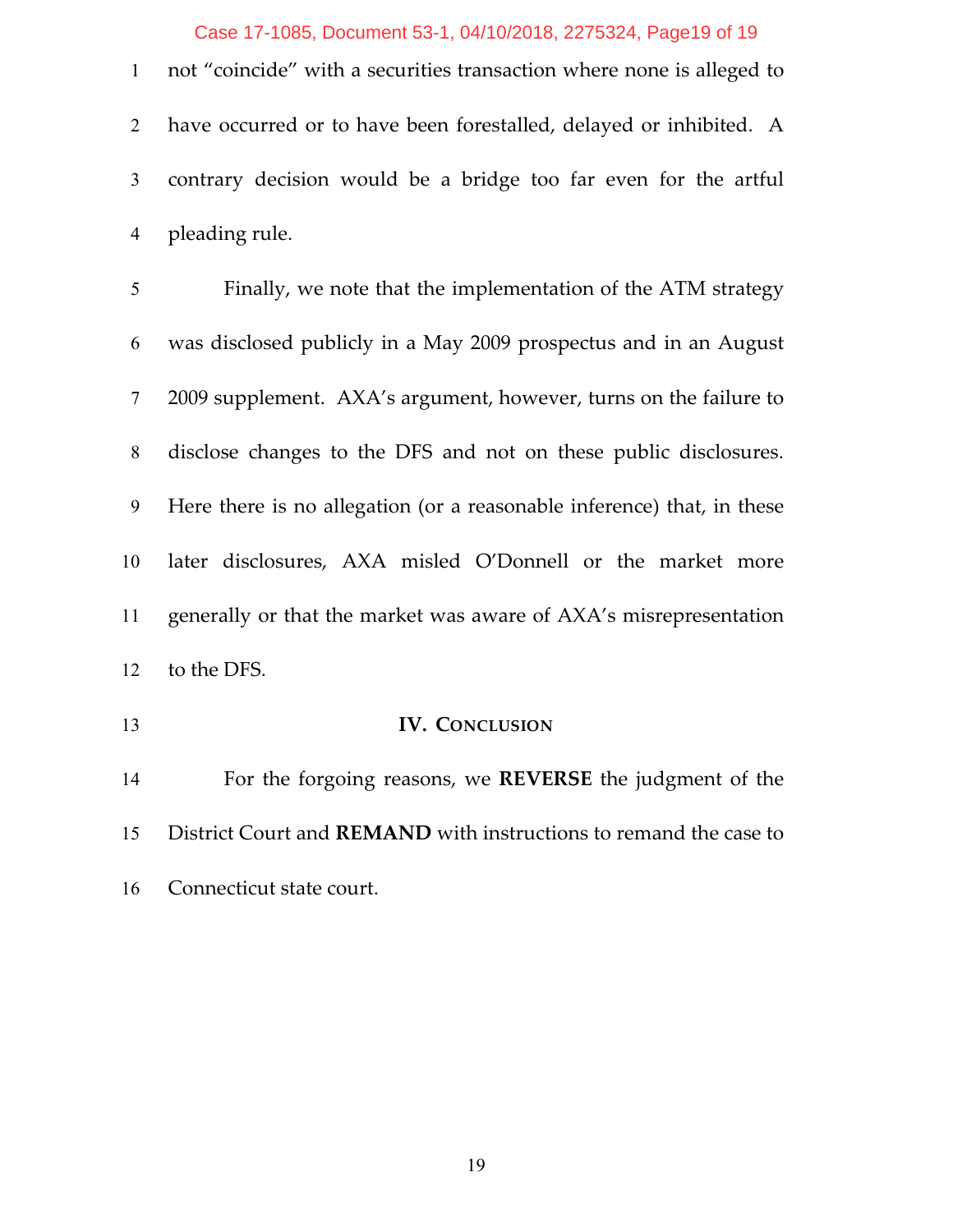## **United States Court of Appeals for the Second Circuit Thurgood Marshall U.S. Courthouse 40 Foley Square New York, NY 10007**

#### **ROBERT A. KATZMANN CHIEF JUDGE**

Date: April 10, 2018 Docket #: 17-1085cv Short Title: O'Donnell v. AXA Equitable Life Insurance C

#### **CATHERINE O'HAGAN WOLFE CLERK OF COURT**

DC Docket #: 15-cv-9488 DC Court: SDNY (NEW YORK CITY) DC Judge: Broderick

## **BILL OF COSTS INSTRUCTIONS**

The requirements for filing a bill of costs are set forth in FRAP 39. A form for filing a bill of costs is on the Court's website.

The bill of costs must:

- \* be filed within 14 days after the entry of judgment;
- \* be verified;
- \* be served on all adversaries;
- \* not include charges for postage, delivery, service, overtime and the filers edits;
- \* identify the number of copies which comprise the printer's unit;
- \* include the printer's bills, which must state the minimum charge per printer's unit for a page, a cover, foot lines by the line, and an index and table of cases by the page;
- \* state only the number of necessary copies inserted in enclosed form;
- \* state actual costs at rates not higher than those generally charged for printing services in New
- York, New York; excessive charges are subject to reduction;

\* be filed via CM/ECF or if counsel is exempted with the original and two copies.